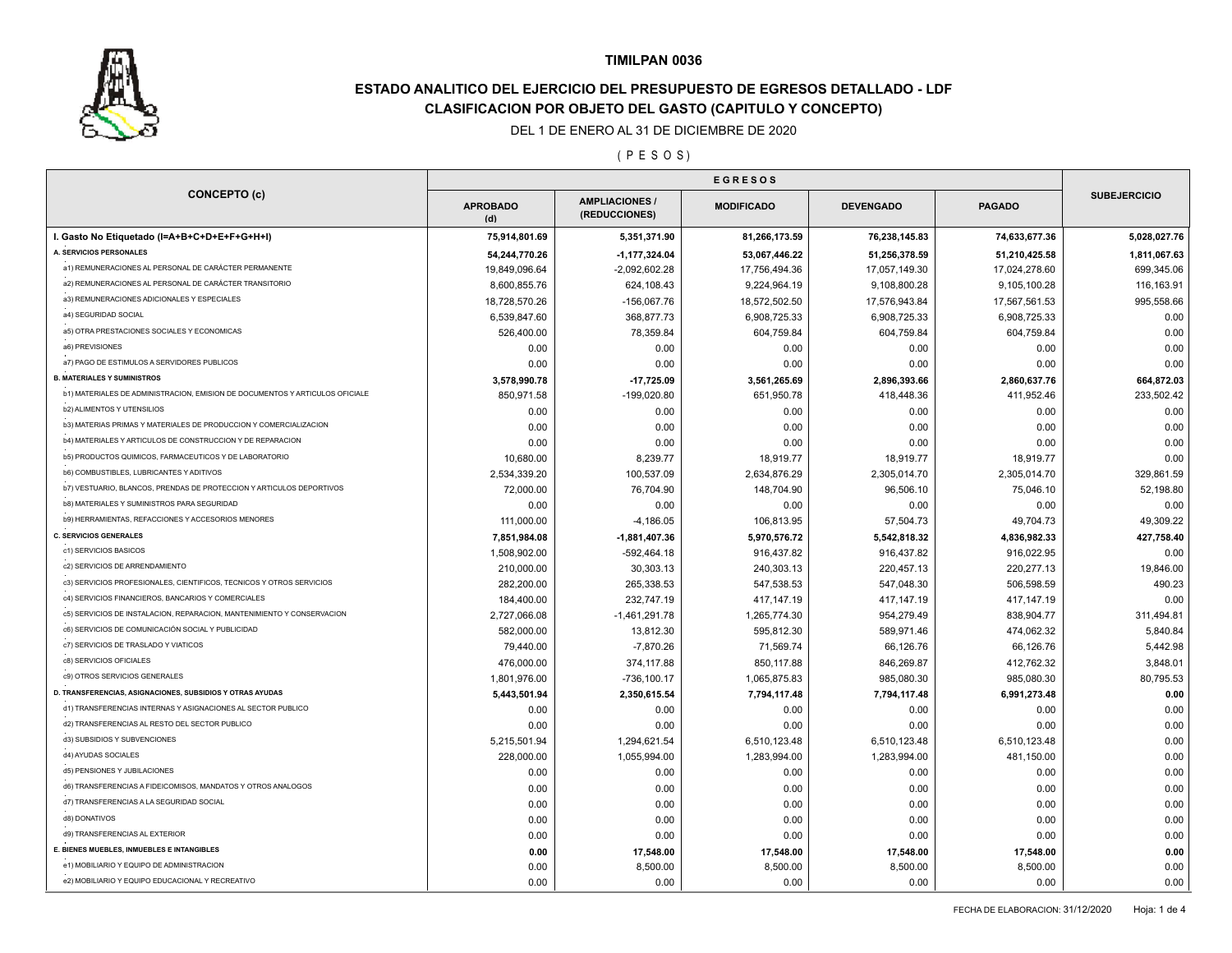

# **ESTADO ANALITICO DEL EJERCICIO DEL PRESUPUESTO DE EGRESOS DETALLADO - LDF CLASIFICACION POR OBJETO DEL GASTO (CAPITULO Y CONCEPTO)**

#### DEL 1 DE ENERO AL 31 DE DICIEMBRE DE 2020

### ( P E S O S )

|                                                                                                                |                        | <b>EGRESOS</b>                         |                   |                  |               |                     |
|----------------------------------------------------------------------------------------------------------------|------------------------|----------------------------------------|-------------------|------------------|---------------|---------------------|
| <b>CONCEPTO (c)</b>                                                                                            | <b>APROBADO</b><br>(d) | <b>AMPLIACIONES /</b><br>(REDUCCIONES) | <b>MODIFICADO</b> | <b>DEVENGADO</b> | <b>PAGADO</b> | <b>SUBEJERCICIO</b> |
| e3) EQUIPO E INSTRUMENTAL MEDICO Y DE LABORATORIO                                                              | 0.00                   | 0.00                                   | 0.00              | 0.00             | 0.00          | 0.00                |
| e4) VEHICULOS Y EQUIPO DE TRANSPORTE                                                                           | 0.00                   | 0.00                                   | 0.00              | 0.00             | 0.00          | 0.00                |
| e5) EQUIPO DE DEFENSA Y SEGURIDAD                                                                              | 0.00                   | 0.00                                   | 0.00              | 0.00             | 0.00          | 0.00                |
| e6) MAQUINARIA, OTROS EQUIPOS Y HERRAMIENTAS                                                                   | 0.00                   | 9,048.00                               | 9,048.00          | 9,048.00         | 9,048.00      | 0.00                |
| e7) ACTIVOS BIOLOGICOS                                                                                         | 0.00                   | 0.00                                   | 0.00              | 0.00             | 0.00          | 0.00                |
| e8) BIENES INMUEBLES                                                                                           | 0.00                   | 0.00                                   | 0.00              | 0.00             | 0.00          | 0.00                |
| e9) ACTIVOS INTANGIBLES                                                                                        | 0.00                   | 0.00                                   | 0.00              | 0.00             | 0.00          | 0.00                |
| F. INVERSION PUBLICA                                                                                           | 3,060,647.82           | 1,999,860.89                           | 5,060,508.71      | 2,936,179.01     | 2,922,099.44  | 2,124,329.70        |
| f1) OBRA PUBLICA EN BIENES DE DOMINIO PUBLICO                                                                  | 3,060,647.82           | 1,999,860.89                           | 5,060,508.71      | 2,936,179.01     | 2,922,099.44  | 2,124,329.70        |
| f2) OBRA PUBLICA EN BIENES PROPIOS                                                                             | 0.00                   | 0.00                                   | 0.00              | 0.00             | 0.00          | 0.00                |
| f3) PROYECTOS PRODUCTIVOS Y ACCIONES DE FOMENTO                                                                | 0.00                   | 0.00                                   | 0.00              | 0.00             | 0.00          | 0.00                |
| <b>G. INVERSIONES FINANCIERAS Y OTRAS PROVISIONES</b>                                                          | 0.00                   | 0.00                                   | 0.00              | 0.00             | 0.00          | 0.00                |
| g1) INVERSIONES PARA EL FOMENTO DE ACTIVIDADES PRODUCTIVAS                                                     | 0.00                   | 0.00                                   | 0.00              | 0.00             | 0.00          | 0.00                |
| g2) ACCIONES Y PARTICIPACIONES DE CAPITAL                                                                      | 0.00                   | 0.00                                   | 0.00              | 0.00             | 0.00          | 0.00                |
| g3) COMPRA DE TITULOS Y VALORES                                                                                | 0.00                   | 0.00                                   | 0.00              | 0.00             | 0.00          | 0.00                |
| g4) CONCESION DE PRESTAMOS                                                                                     | 0.00                   | 0.00                                   | 0.00              | 0.00             | 0.00          | 0.00                |
| g5) INVERSIONES EN FIDEICOMISOS, MANDATOS Y OTROS ANALOGOS<br>FIDEICOMISO DE DESASTRES NATURALES (INFORMATIVO) | 0.00                   | 0.00                                   | 0.00              | 0.00             | 0.00          | 0.00                |
| g6) OTRAS INVERSIONES FINANCIERAS                                                                              | 0.00                   | 0.00                                   | 0.00              | 0.00             | 0.00          | 0.00                |
| g7) PROVISIONES PARA CONTINGENCIAS Y OTRAS EROGACIONES ESPECIALES                                              | 0.00                   | 0.00                                   | 0.00              | 0.00             | 0.00          | 0.00                |
| H. PARTICIPACIONES Y APORTACIONES                                                                              | 0.00                   | 0.00                                   | 0.00              | 0.00             | 0.00          | 0.00                |
| h1) PARTICIPACIONES                                                                                            | 0.00                   | 0.00                                   | 0.00              | 0.00             | 0.00          | 0.00                |
| h2) APORTACIONES                                                                                               | 0.00                   | 0.00                                   | 0.00              | 0.00             | 0.00          | 0.00                |
| h3) CONVENIOS                                                                                                  | 0.00                   | 0.00                                   | 0.00              | 0.00             | 0.00          | 0.00                |
| I. DEUDA PUBLICA                                                                                               | 1,734,906.81           | 4,059,803.96                           | 5,794,710.77      | 5,794,710.77     | 5,794,710.77  | 0.00                |
| i1) AMORTIZACION DE LA DEUDA PUBLICA                                                                           | 0.00                   | 0.00                                   | 0.00              | 0.00             | 0.00          | 0.00                |
| i2) INTERESES DE LA DEUDA PUBLICA                                                                              | 0.00                   | 0.00                                   | 0.00              | 0.00             | 0.00          | 0.00                |
| i3) COMISIONES DE LA DEUDA PUBLICA                                                                             | 0.00                   | 0.00                                   | 0.00              | 0.00             | 0.00          | 0.00                |
| i4) GASTOS DE LA DEUDA PUBLICA                                                                                 | 0.00                   | 0.00                                   | 0.00              | 0.00             | 0.00          | 0.00                |
| i5) COSTO POR COBERTURAS                                                                                       | 0.00                   | 0.00                                   | 0.00              | 0.00             | 0.00          | 0.00                |
| i6) APOYOS FINANCIEROS                                                                                         | 0.00                   | 0.00                                   | 0.00              | 0.00             | 0.00          | 0.00                |
| i7) ADEUDOS DE EJERCICIOS FISCALES ANTERIORES (ADEFAS)                                                         | 1,734,906.81           | 4,059,803.96                           | 5,794,710.77      | 5,794,710.77     | 5,794,710.77  | 0.00                |
| II. Gasto Etiquetado (II=A+B+C+D+E+F+G+H+I)                                                                    | 100,243,454.96         | -5,351,371.90                          | 94,892,083.06     | 49,270,645.64    | 48,561,928.07 | 45,621,437.42       |
| A. SERVICIOS PERSONALES                                                                                        |                        |                                        |                   |                  |               |                     |
| a1) REMUNERACIONES AL PERSONAL DE CARÁCTER PERMANENTE                                                          | 4,418,742.54           | 1,177,324.04                           | 5,596,066.58      | 5,219,256.66     | 5,219,256.66  | 376,809.92          |
| a2) REMUNERACIONES AL PERSONAL DE CARÁCTER TRANSITORIO                                                         | 2,136,000.00           | 622,653.00                             | 2,758,653.00      | 2,584,153.00     | 2,584,153.00  | 174,500.00          |
| a3) REMUNERACIONES ADICIONALES Y ESPECIALES                                                                    | 0.00                   | 0.00                                   | 0.00              | 0.00             | 0.00          | 0.00                |
|                                                                                                                | 2,282,742.54           | 554,671.04                             | 2,837,413.58      | 2,635,103.66     | 2,635,103.66  | 202,309.92          |
| a4) SEGURIDAD SOCIAL                                                                                           | 0.00                   | 0.00                                   | 0.00              | 0.00             | 0.00          | 0.00                |
| a5) OTRA PRESTACIONES SOCIALES Y ECONOMICAS                                                                    | 0.00                   | 0.00                                   | 0.00              | 0.00             | 0.00          | 0.00                |
| a6) PREVISIONES                                                                                                | 0.00                   | 0.00                                   | 0.00              | 0.00             | 0.00          | 0.00                |
| a7) PAGO DE ESTIMULOS A SERVIDORES PUBLICOS                                                                    | 0.00                   | 0.00                                   | 0.00              | 0.00             | 0.00          | 0.00                |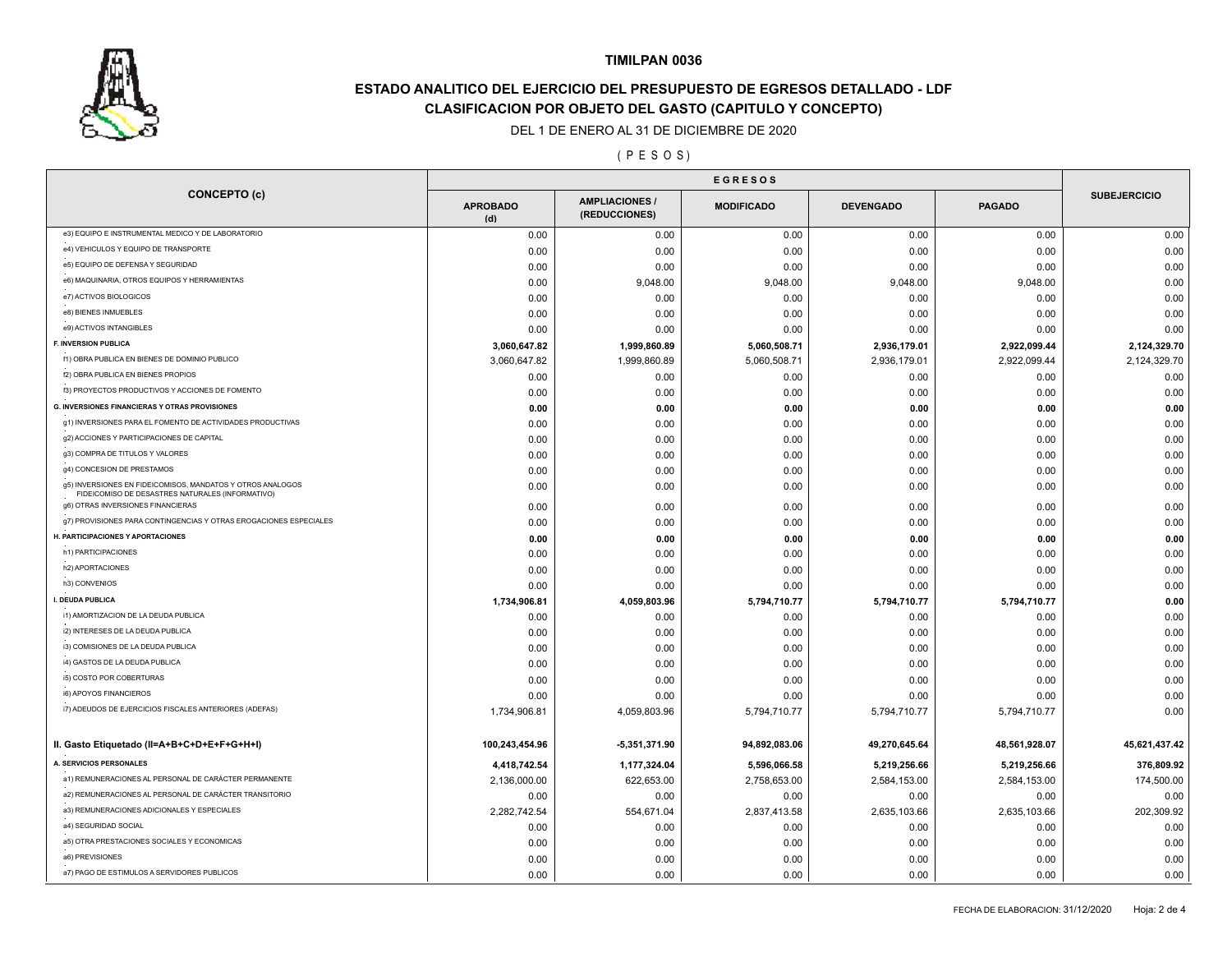

# **ESTADO ANALITICO DEL EJERCICIO DEL PRESUPUESTO DE EGRESOS DETALLADO - LDF CLASIFICACION POR OBJETO DEL GASTO (CAPITULO Y CONCEPTO)**

DEL 1 DE ENERO AL 31 DE DICIEMBRE DE 2020

( P E S O S )

|                                                                              | <b>EGRESOS</b>         |                                      |                   |                  |               |                     |
|------------------------------------------------------------------------------|------------------------|--------------------------------------|-------------------|------------------|---------------|---------------------|
| <b>CONCEPTO (c)</b>                                                          | <b>APROBADO</b><br>(d) | <b>AMPLIACIONES</b><br>(REDUCCIONES) | <b>MODIFICADO</b> | <b>DEVENGADO</b> | <b>PAGADO</b> | <b>SUBEJERCICIO</b> |
| <b>B. MATERIALES Y SUMINISTROS</b>                                           | 46,458.00              | 0.00                                 | 46,458.00         | 46,458.00        | 46,458.00     | 0.00                |
| b1) MATERIALES DE ADMINISTRACION, EMISION DE DOCUMENTOS Y ARTICULOS OFICIALE | 0.00                   | 0.00                                 | 0.00              | 0.00             | 0.00          | 0.00                |
| <b>b2) ALIMENTOS Y UTENSILIOS</b>                                            | 0.00                   | 0.00                                 | 0.00              | 0.00             | 0.00          | 0.00                |
| b3) MATERIAS PRIMAS Y MATERIALES DE PRODUCCION Y COMERCIALIZACION            | 0.00                   | 0.00                                 | 0.00              | 0.00             | 0.00          | 0.00                |
| b4) MATERIALES Y ARTICULOS DE CONSTRUCCION Y DE REPARACION                   | 0.00                   | 0.00                                 | 0.00              | 0.00             | 0.00          | 0.00                |
| b5) PRODUCTOS QUIMICOS, FARMACEUTICOS Y DE LABORATORIO                       | 0.00                   | 0.00                                 | 0.00              | 0.00             | 0.00          | 0.00                |
| <b>b6) COMBUSTIBLES, LUBRICANTES Y ADITIVOS</b>                              | 0.00                   | 0.00                                 | 0.00              | 0.00             | 0.00          | 0.00                |
| b7) VESTUARIO, BLANCOS, PRENDAS DE PROTECCION Y ARTICULOS DEPORTIVOS         | 46,458.00              | 0.00                                 | 46,458.00         | 46,458.00        | 46,458.00     | 0.00                |
| b8) MATERIALES Y SUMINISTROS PARA SEGURIDAD                                  | 0.00                   | 0.00                                 | 0.00              | 0.00             | 0.00          | 0.00                |
| b9) HERRAMIENTAS, REFACCIONES Y ACCESORIOS MENORES                           | 0.00                   | 0.00                                 | 0.00              | 0.00             | 0.00          | 0.00                |
| <b>C. SERVICIOS GENERALES</b>                                                | 7,521,844.01           | 1,647,863.26                         | 9,169,707.27      | 9,077,037.46     | 8,368,319.90  | 92,669.81           |
| c1) SERVICIOS BASICOS                                                        | 7,314,444.01           | 1,670,677.11                         | 8,985,121.12      | 8,985,121.12     | 8,293,603.56  | 0.00                |
| c2) SERVICIOS DE ARRENDAMIENTO                                               | 0.00                   | 0.00                                 | 0.00              | 0.00             | 0.00          | 0.00                |
| c3) SERVICIOS PROFESIONALES, CIENTIFICOS, TECNICOS Y OTROS SERVICIOS         | 23,200.00              | 11,000.00                            | 34,200.00         | 34,200.00        | 34,200.00     | 0.00                |
| c4) SERVICIOS FINANCIEROS, BANCARIOS Y COMERCIALES                           | 0.00                   | 4,908.12                             | 4,908.12          | 4,908.12         | 4,908.12      | 0.00                |
| c5) SERVICIOS DE INSTALACION, REPARACION, MANTENIMIENTO Y CONSERVACION       | 184,200.00             | $-38,721.97$                         | 145,478.03        | 52,808.22        | 35,608.22     | 92,669.81           |
| c6) SERVICIOS DE COMUNICACIÓN SOCIAL Y PUBLICIDAD                            | 0.00                   | 0.00                                 | 0.00              | 0.00             | 0.00          | 0.00                |
| c7) SERVICIOS DE TRASLADO Y VIATICOS                                         | 0.00                   | 0.00                                 | 0.00              | 0.00             | 0.00          | 0.00                |
| c8) SERVICIOS OFICIALES                                                      | 0.00                   | 0.00                                 | 0.00              | 0.00             | 0.00          | 0.00                |
| c9) OTROS SERVICIOS GENERALES                                                | 0.00                   | 0.00                                 | 0.00              | 0.00             | 0.00          | 0.00                |
| D. TRANSFERENCIAS, ASIGNACIONES, SUBSIDIOS Y OTRAS AYUDAS                    | 0.00                   | 0.00                                 | 0.00              | 0.00             | 0.00          | 0.00                |
| d1) TRANSFERENCIAS INTERNAS Y ASIGNACIONES AL SECTOR PUBLICO                 | 0.00                   | 0.00                                 | 0.00              | 0.00             | 0.00          | 0.00                |
| d2) TRANSFERENCIAS AL RESTO DEL SECTOR PUBLICO                               | 0.00                   | 0.00                                 | 0.00              | 0.00             | 0.00          | 0.00                |
| d3) SUBSIDIOS Y SUBVENCIONES                                                 | 0.00                   | 0.00                                 | 0.00              | 0.00             | 0.00          | 0.00                |
| d4) AYUDAS SOCIALES                                                          | 0.00                   | 0.00                                 | 0.00              | 0.00             | 0.00          | 0.00                |
| d5) PENSIONES Y JUBILACIONES                                                 | 0.00                   | 0.00                                 | 0.00              | 0.00             | 0.00          | 0.00                |
| d6) TRANSFERENCIAS A FIDEICOMISOS, MANDATOS Y OTROS ANALOGOS                 | 0.00                   | 0.00                                 | 0.00              | 0.00             | 0.00          | 0.00                |
| d7) TRANSFERENCIAS A LA SEGURIDAD SOCIAL                                     | 0.00                   | 0.00                                 | 0.00              | 0.00             | 0.00          | 0.00                |
| d8) DONATIVOS                                                                | 0.00                   | 0.00                                 | 0.00              | 0.00             | 0.00          | 0.00                |
| d9) TRANSFERENCIAS AL EXTERIOR                                               | 0.00                   | 0.00                                 | 0.00              | 0.00             | 0.00          | 0.00                |
| E. BIENES MUEBLES, INMUEBLES E INTANGIBLES                                   | 331,759.00             | 331,759.00                           | 663,518.00        | 663,518.00       | 663,518.00    | 0.00                |
| e1) MOBILIARIO Y EQUIPO DE ADMINISTRACION                                    | 0.00                   | 0.00                                 | 0.00              | 0.00             | 0.00          | 0.00                |
| e2) MOBILIARIO Y EQUIPO EDUCACIONAL Y RECREATIVO                             | 0.00                   | 0.00                                 | 0.00              | 0.00             | 0.00          | 0.00                |
| e3) EQUIPO E INSTRUMENTAL MEDICO Y DE LABORATORIO                            | 0.00                   | 0.00                                 | 0.00              | 0.00             | 0.00          | 0.00                |
| e4) VEHICULOS Y EQUIPO DE TRANSPORTE                                         | 331,759.00             | 262,774.00                           | 594,533.00        | 594,533.00       | 594,533.00    | 0.00                |
| e5) EQUIPO DE DEFENSA Y SEGURIDAD                                            | 0.00                   | 0.00                                 | 0.00              | 0.00             | 0.00          | 0.00                |
| e6) MAQUINARIA, OTROS EQUIPOS Y HERRAMIENTAS                                 | 0.00                   | 68,985.00                            | 68,985.00         | 68,985.00        | 68,985.00     | 0.00                |
| e7) ACTIVOS BIOLOGICOS                                                       | 0.00                   | 0.00                                 | 0.00              | 0.00             | 0.00          | 0.00                |
| e8) BIENES INMUEBLES                                                         | 0.00                   | 0.00                                 | 0.00              | 0.00             | 0.00          | 0.00                |
| e9) ACTIVOS INTANGIBLES                                                      | 0.00                   | 0.00                                 | 0.00              | 0.00             | 0.00          | 0.00                |
| F. INVERSION PUBLICA                                                         |                        |                                      |                   |                  |               |                     |
|                                                                              | 82,821,188.41          | $-5,480,804.30$                      | 77,340,384.11     | 32, 188, 426. 42 | 32,188,426.41 | 45, 151, 957.69     |